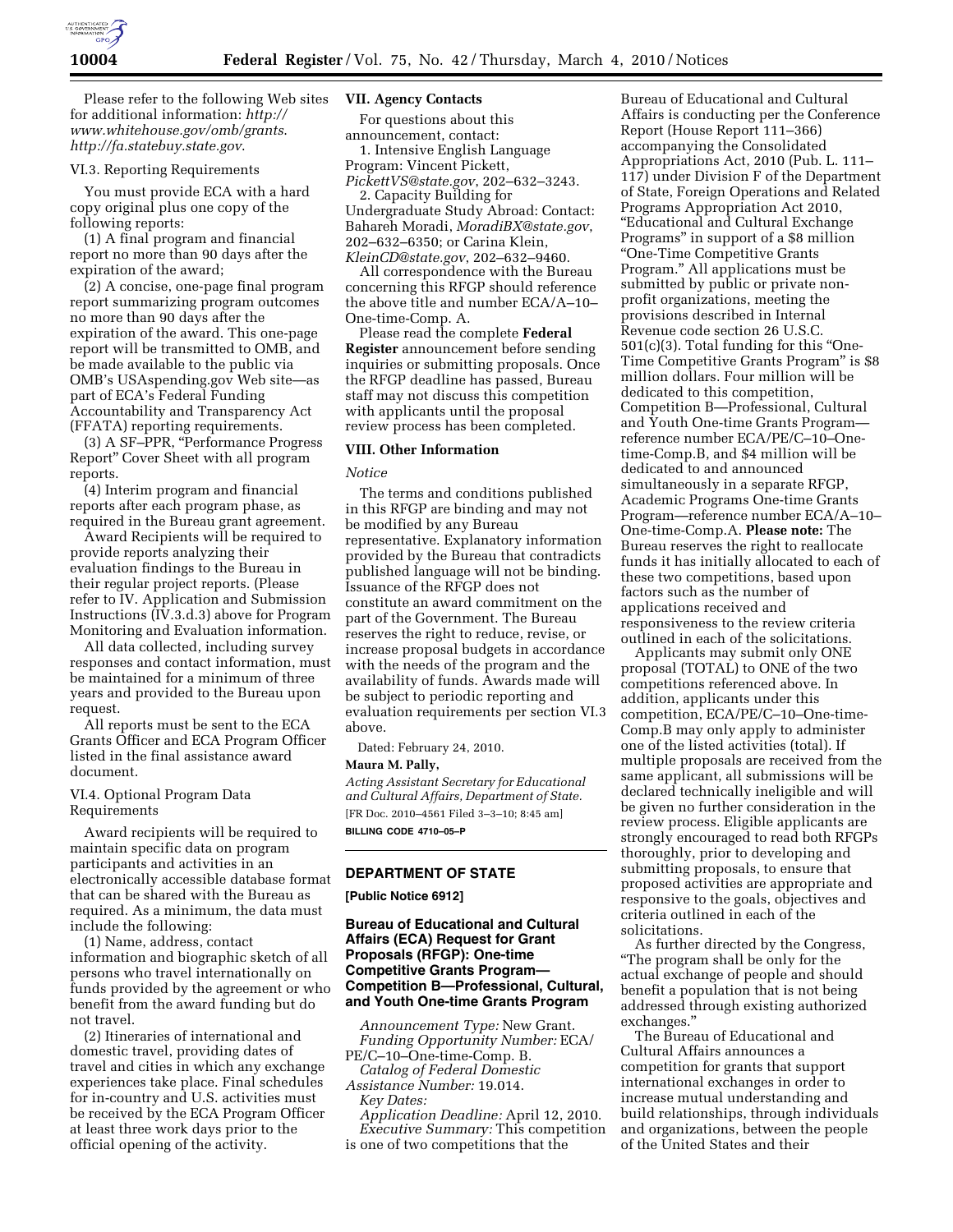counterparts in other countries. The Bureau welcomes proposals from organizations that have not had a previous grant from the Bureau as well as from those which have; see eligibility information below and in section III.

#### **I. Funding Opportunity Description**

#### *Authority*

Overall grant making authority for this program is contained in the Mutual Educational and Cultural Exchange Act of 1961, Public Law 87–256, as amended, also known as the Fulbright-Hays Act. The purpose of the Act is ''to enable the Government of the United States to increase mutual understanding between the people of the United States and the people of other countries \* \* \*; to strengthen the ties which unite us with other nations by demonstrating the educational and cultural interests, developments, and achievements of the people of the United States and other nations \* \* \* and thus to assist in the development of friendly, sympathetic and peaceful relations between the United States and the other countries of the world.'' The funding authority for the program above is provided through legislation.

#### *Background*

The Conference Agreement (House Report 111–366) accompanying the Consolidated Appropriations Act, 2010 (Pub. L. 111–117) under Division F of the Department of State, Foreign Operations and Related Programs Appropriation Act 2010, ''Educational and Cultural Exchange Programs'' provides support for a \$8 million One-Time Competitive Grants Program. ''The conferees also endorse language in the House and Senate Reports regarding this competitively awarded grants program.''

As referenced in the Senate Report 111–44, "\* \* \* an exchange program that received a one-time grant in a previous year is ineligible for additional one-time funding, but the Committee encourages the Department to consider new proposals from previously funded grantees within discretionary funding if they meet appropriate guidelines. Please see eligibility information below and in section III. Programs shall support the actual exchange of people and should benefit a population that is not being addressed through existing authorized exchanges, such as exchanges with developing countries which target community leaders, students and youth with high financial need and minority and ethnic groups.

Grants shall address issues of mutual interest to the United States and other countries, consistent with the program

criteria established in Public Law 110– 161.

*Purpose:* ECA anticipates awarding approximately 12–15 grants under this FY 2010 Competition B Professional, Cultural, and Youth One-time Grants Program. Each grant should sponsor an exchange of approximately equal numbers of American participants traveling to the partner country(ies) and participants from the partner country(ies) traveling to the U.S. In addition, the projects should set clear learning objectives for both foreign and American participants, thereby supporting the Fulbright-Hays Act purpose of increasing mutual understanding. Also, the applicant should have the necessary capacity in the partner country through their own overseas offices or a partner institution to carry out the proposed project. Proposals must respond to one specific theme under one of the following programs:

*Emerging Youth Leaders:* For high school students (ages 15–17) and educators.

1. Democracy and Free Expression in Civil Society.

*Emerging Young Professionals:* For young adults (ages 22–35).

1. Environmental issues.

2. Post-conflict governing.

3. Development of Grassroots Organizations for Women.

4. Good government/Rule of Law. 5. Community-based Volunteerism.

*Emerging Cultural Leaders:* "Rooted in the Arts'' program for U.S. performing artists (ages 25–35) and teachers.

Please note each of the aforementioned programs is limited to specific countries. More detailed descriptions of these programs, themes and eligible countries are included below.

In order to emphasize ECA's interest in clarity of project purpose and, later, to track projects and to evaluate their results, all proposals must be presented in the following order:

Tab A—Application for Federal Assistance Cover Sheet

Tab B—Executive Summary

In one double-spaced page, provide the following information:

1. Names of the applicant organization and other participating

institutions, both American and foreign. 2. Beginning and ending dates of the project.

3. Grant theme being addressed.

4. Numbers of American and foreign participants.

5. Types and approximate dates of project activities and their venues.

6. Total number of exchange days, including only those days when international travelers are in program status in the partnering country.

## Tab C—Narrative

In no more than 20 double-spaced, single-sided pages, use the following format to describe the proposed project in detail:

#### A. Purpose

1. Definition of the overall goal to be pursued through a two-way exchange project. Name the theme from those listed under Emerging Youth Leaders, Emerging Young Professionals, or Emerging Cultural Leaders into which this goal should fit.

2. Country or countries to take part, and why chosen.

3. Category of persons to participate, with explanation of why that category is chosen and how it fits the requirement that it is a population that is not being addressed through existing authorized exchanges.

4. Description of program activities to take place (e.g., workshops, internships, community service, job shadowing, model site visits, cultural activities, etc).

B. *Objectives:* Based on the purpose described above, delineate your project's main objectives (no more than five) and outcomes you expect as a result of your project's activities. For each outcome, please state the time frame for achievement. Your objectives and outcomes should be realistic in scope. They should be guided by one or more of the following questions. (Please see section IV.3d.3. Project Monitoring and Evaluation for assistance in identifying and defining outcomes.)

1. What specifically will participants, U.S. and foreign, learn as a result of this project?

2. What new attitudes will participants, U.S. and foreign, develop, or what new ideas will they encounter as a result of this project?

3. How will the participants' behavior change as a result of this project? What new actions will they take?

4. Will participants be a catalyst for change in their schools, work-places, communities, or institutions? How so?

C. *Evaluation:* The Bureau places high importance on monitoring and evaluation as a means of ensuring and measuring a project's success. Proposals must include a detailed monitoring and evaluation plan that assesses the impact of the project. Please refer to section. IV.3d.3. Project Monitoring and Evaluation below.

#### Tab D—Budget

Both a summary budget for administrative and programmatic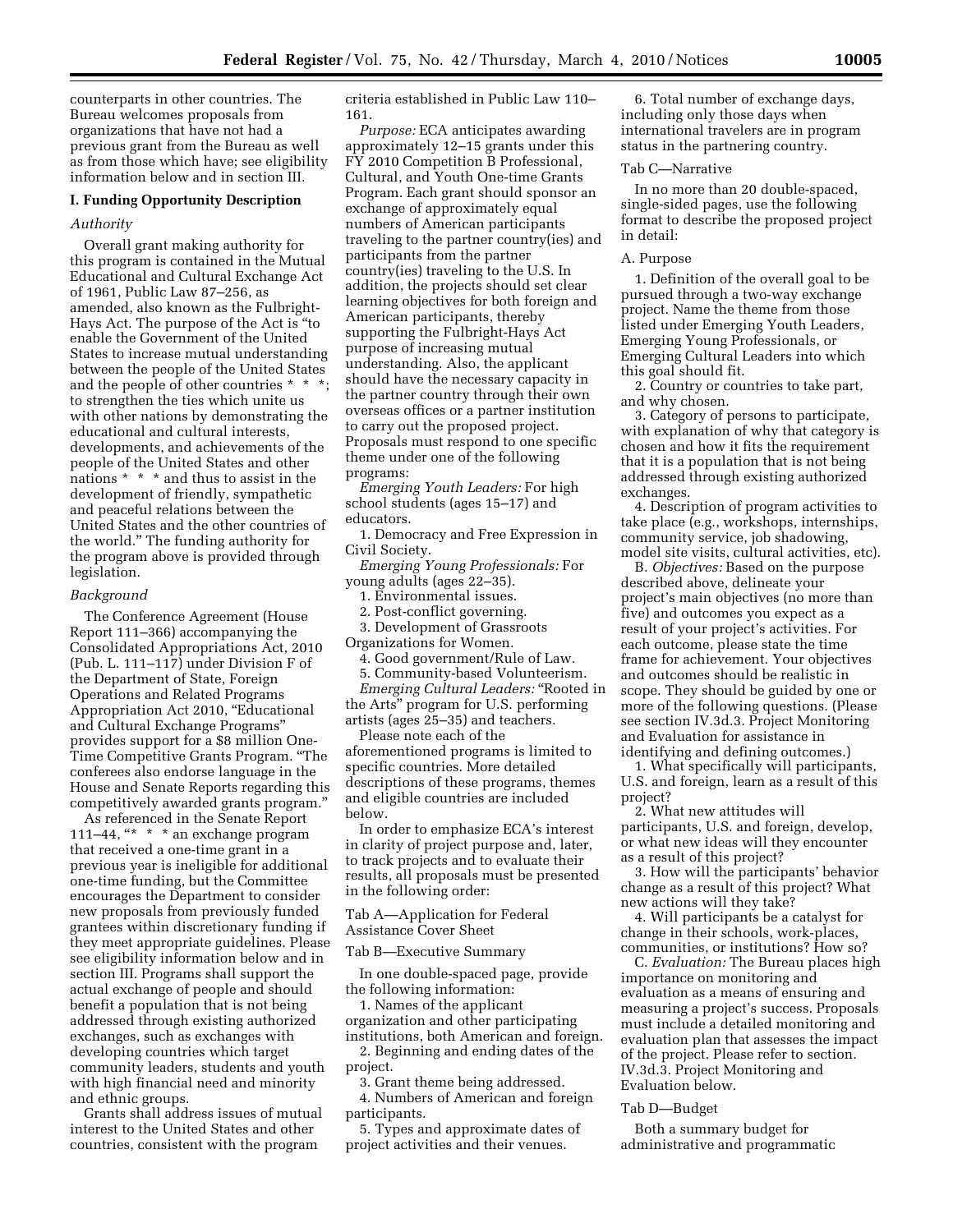expenses and a detailed, line-item budget must be presented in the threecolumn format illustrated in the PSI. Eligible expenses are described in IV.3e of this RFGP and in the PSI. Enough information should be provided so that reviewers can determine how line-item totals were calculated.

Tab E—Letters of Endorsement and Resumes

Resumes should not exceed two pages each.

Tab F—Copy of IRS Notification of Current Tax-exempt Status, SF–424B, and Other Attachments if Applicable

Please refer to the Proposal Submission Instructions (PSI) document for detailed information on proposal structuring and formatting.

## *Emerging Youth Leaders*

*Program Contact:* Anna Mussman, tel: 202–632–6427, e-mail *MussmanAP@state.gov.* 

The Emerging Youth Leaders program provides opportunities for high school students (ages 15–17) and educators in the United States and in Mongolia, Indonesia or Rwanda to participate in two-way exchanges, each three to four weeks in duration. This project explores a specific theme designed to develop critical leadership skills for aspiring young leaders and encourages respect for diversity, fosters mutual understanding, and promotes critical thinking. An essential element of this project is to build mutual understanding and respect among the people of the United States and the people of the exchange partner country.

The overarching goals are:

1. To develop a sense of civic responsibility and commitment to the global community;

2. To instill an appreciation of first amendment ideals, particularly the importance of free expression in a democracy;

3. To promote mutual understanding between the United States and the people of other countries around topics of common interest; and to foster personal and institutional ties between participants and partner countries. The applicant should present a program plan that allows the participants to thoroughly explore the project themes in a creative, memorable, and practical way. Activities should be designed to be replicable and provide practical knowledge and skills that the participants can apply to school and civic activities at home.

Applicants will manage the design and planning of activities that provide a substantive, educational program on

leadership, critical thinking, and youth activism, as well as on the specified theme, through academic, virtual and extracurricular components. Activities should take place in schools, online and in the community. Community service must also be included. It is crucial that programming involve the participants' peers in the host countries whenever possible. The program will also include opportunities for the educators to work with their American peers and other professionals and volunteers to help them foster youth leadership, civic education, new media outreach, and community service programs at home.

A successful project will be one that nurtures a cadre of students and educators to be actively engaged in addressing issues of concern in their schools and communities upon their return home. Project activities will equip youth with the knowledge, skills, and confidence to become citizen activists and ethical leaders, including in cyberspace. Participants will be engaged in a variety of activities such as workshops, community and/or schoolbased programs, seminars, weblogs and other activities that focus on the fundamentals of free expression that are found in the First Amendment to the U.S. Constitution: Freedom of religion, speech, press, assembly and petition. Multiple opportunities for participants to interact with youth and educators in the host country must be included. Participants will have homestays with local families for the majority of the exchange period, although participants may spend a modest portion of their time as a group in a hotel or dormitory setting. Applicants must outline their plan for recruiting, screening and orienting host families (who will provide both food and lodging), as well as a plan for appropriate supervision of participants in other living arrangements.

Grant recipients will recruit and select the participants in the United States, as well as in the partner country through close consultation with the relevant U.S. Embassy; organize all exchange activities in the participating countries; and implement follow-on activities in which participants may apply at home what they have learned during the exchange.

The project will provide participants with a theoretical framework that will be underpinned by site visits that illustrate methods and strategies of practical implementation. The project will also help the participants develop leadership skills, such as influential public speaking, team-building, and goal-setting, so that they are prepared to take action with what they have learned.

*Themes and Eligible Partner Countries:* 

ECA will accept proposals in the specific theme and corresponding countries as indicated below. A singlecountry project is a two-way exchange between the United States and a single partner country. Applicants should present a rationale for their approach. Proposals that target countries or themes not listed in this solicitation will be deemed technically ineligible.

(1) Democracy, Free Expression and Governance in Civil Society:

ECA welcomes proposals that will explore the fundamentals of a civil society as related to first amendment ideals, with a special focus on free expression. Proposed programs will promote a respect for transparent governance that is responsive to citizens' concerns and increase participant understanding of first amendment principals so that citizens can improve governance, fight corruption, and ensure accountability.

*Geographic Regions and Eligible Countries:* 

*Africa:* Rwanda.

*East Asia and Pacific:* Indonesia (single-country project only, Mongolia (single-country project only)

Proposal narratives must demonstrate the applicant's capacity in the partner country through their own offices or a partner institution to successfully conduct the proposed exchange activities. The requisite capacity overseas includes the ability to organize substantive exchange activities for the American participants, provide followon activities, and handle the logistical and financial arrangements.

Applicants should propose the time periods of the two exchanges, but the exact timing of the project may be altered through the mutual agreement of the Department of State and the grant recipient. The program should be no less than three weeks and up to four weeks in duration.

These two-way exchanges should involve the same communities in each country, as the second reciprocal exchange will help reinforce the relationships and program content developed during the first exchange. Project staff should help facilitate regular program-oriented communication among the exchange participants between the two exchanges, including via the Internet, Skype and other new media.

The exchange participants will be high school students between the ages of 15 and 17 who have demonstrated leadership abilities in their schools and/ or communities, and have at least one year of high school remaining after the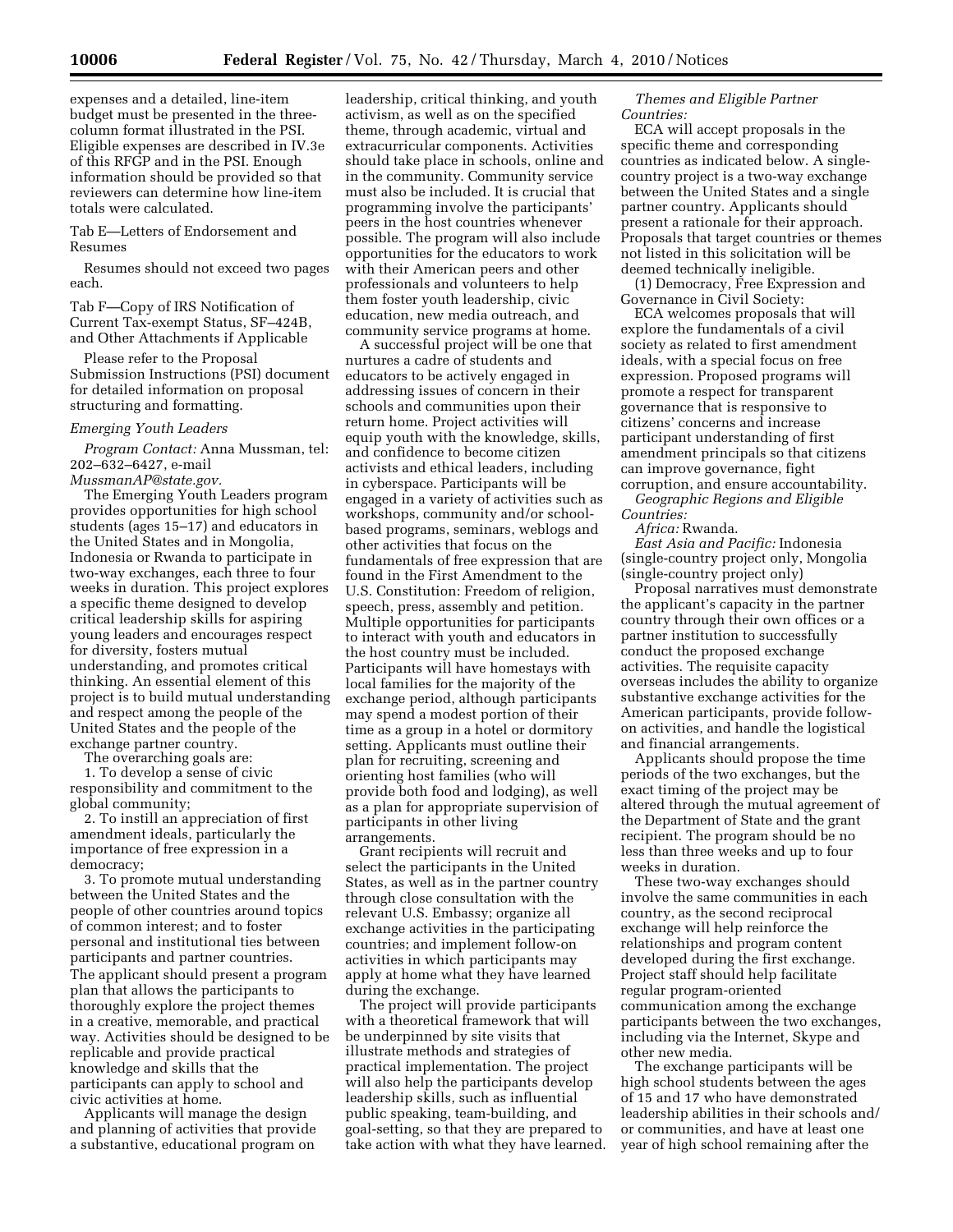completion of the exchange. The adult participants will be high school teachers or community leaders who work with youth. They will have a demonstrated interest in youth leadership and will be expected to remain in positions where they can continue to work with youth. The ratio of youth to adults should be between 5:1 and 10:1. Participants will be proficient in the English language.

## Emerging Young Professionals

*Program Contacts:* 

For Programs based in:

*Africa:* Curtis Huff: tel: 202–632– 6053, e-mail: *HuffCE@state.gov.* 

*East Asia and the Pacific:* Adam Meier: tel: 202–632–6071, e-mail: *MeierAW2@state.gov.* 

*Europe:* Linnea Allison, tel: 202–632– 6060, e-mail: *AllisonLA@state.gov*.

*Near East and North Africa:* Thomas Johnston: tel: 202–632–6056, e-mail:

*JohnstonTA@state.gov*. *South and Central Asia:* Brent Beemer: tel: 202–632–6067, e-mail:

*BeemerBT@state.gov*. *The Western Hemisphere:* Carol

Herrera: tel: 202–632–6052, e-mail: *HerreraCA1@state.gov*.

The Emerging Young Professionals program offers opportunities for young adults (approximately 22–35 years old) to participate in two-way exchanges of approximately three to four weeks or more in duration to develop their leadership skills and to increase mutual understanding between their countries and the United States. Exchange projects should build participants' leadership skills, including how to conceptualize and develop projects to reach diverse citizenry, using clear objectives, solid management structures and evaluation feedback mechanisms for projects at the local level. Participants should be community leaders, political leaders, educators, and/or advocates for youth, or persons who show the capacity to become effective in those roles.

Projects should be two-way in purpose and implementation, with approximately equal numbers of participants traveling to and from the United States for approximately equal periods of time. Consistent with this approach, project plans should promote learning and teaching by participants from all countries in the project to promote mutual understanding and build individual and institutional partnerships that are likely to continue beyond the grant project. Proposals that clearly delineate salient objectives in measurable terms and plan activities in a sequence that will progressively lead to achieving those objectives, will be considered more competitive on the

review criterion of ability to achieve program objectives.

*Themes and Eligible Partner Countries:* 

ECA will consider proposals for either single-country or multi-country projects. A single-country project is a two-way exchange between the United States and a single partner country. A multicountry project involves participants from more than one country coming to the United States together, and American participants traveling to those countries. The Bureau prefers projects that will engage both Americans and international participants deeply enough that relationships will continue beyond the grant-funded activities. Competitive proposals will be those that demonstrate why any country or group of countries has been identified for a specific project and outline why the specific group of participants to be selected from that country/countries is an effective group to achieve project objectives. Proposals that target countries or themes not listed in this solicitation will be deemed technically ineligible. No guarantee is made or implied that grants will be awarded in all themes and for all countries listed. Organizations should consider current U.S. Department of State travel advisories when selecting the countries with which they would like to work.

1. *Environmental issues:* These projects should focus on a shared environmental issue of the participating countries (*e.g.*, use of natural resources, pollution, sustainable energy, recycling, land management). Participants should jointly examine a problem or group of issues, through study of public interest and government policy statements, and then participate in experiential learning exercises to build mutual approaches to the issue, and develop their own recommendations for addressing it.

Geographic Regions and Eligible Countries

# *Africa:* Nigeria.

*East Asia & the Pacific:* China. *Europe:* Russia.

*Near East & North Africa:* Egypt, Israel, Jordan, Palestinian Authority.

2. *Post-conflict governance:* These projects are for countries that are emerging from regional or civil war in recent years. Projects should allow participants to experience creative approaches to governing in a postconflict country. Developing working relationships with colleagues from opposite sides of a past conflict; breaking down barriers to implement governmental administration; and how a new post-conflict government promotes tolerance and diversity should be

addressed in these projects. Participants should practice different methods and receive hands-on experiential learning.

Geographic Regions and Eligible Countries

*Africa:* Angola, Mozambique. *Europe:* Republic of Ireland, Northern Ireland (UK) (both must be included).

*South/Central Asia:* Nepal, Sri Lanka. 3. *Development of Grassroots Organizations for Women:* These projects should work to expand the capacity of grassroots organizations that advocate empowering women. Projects should work to build capacity in practice, giving locally-based leaders opportunities to adopt best practices by doing. Projects might address trafficking, the role and rights of women, domestic violence, and women's empowerment. When possible, joint projects should be developed, implemented, monitored and evaluated by both the U.S. and international sides.

Geographic Regions and Eligible Countries

*Africa:* Benin, Togo.

*Near East and North Africa:* Jordan, Palestinian Authority, Syria.

*Western Hemisphere:* Belize (and at least one of the following countries): Costa Rica, El Salvador, Guatemala, Honduras, Nicaragua, Panama.

4. *Good government/Rule of Law:*  These projects could address issues of corruption, the need to develop transparent procedures of lawmaking and enforcement, the strengthening of judicial independence, the importance of accountability in law enforcement, or the training of civil servants.

Geographic Regions and Eligible Countries

*Africa:* Cameroon, Cote d'Ivoire, South Africa.

*East Asia and the Pacific:* Cambodia, East Timor, Laos.

*Europe:* Georgia, Russia, Ukraine. *Near East and North Africa:* Egypt, Palestinian Authority.

5. *Community-based Volunteerism:*  These programs should highlight the benefits, organizations, and implementations of community-based volunteerism programs in the United States and overseas. How these programs are arranged, how volunteers are recruited, and how the projects implementation are done should be covered.

Geographic Regions and Eligible Countries

*Africa:* Botswana.

*Near East and North Africa:* Egypt, Jordan, Morocco, Palestinian Authority.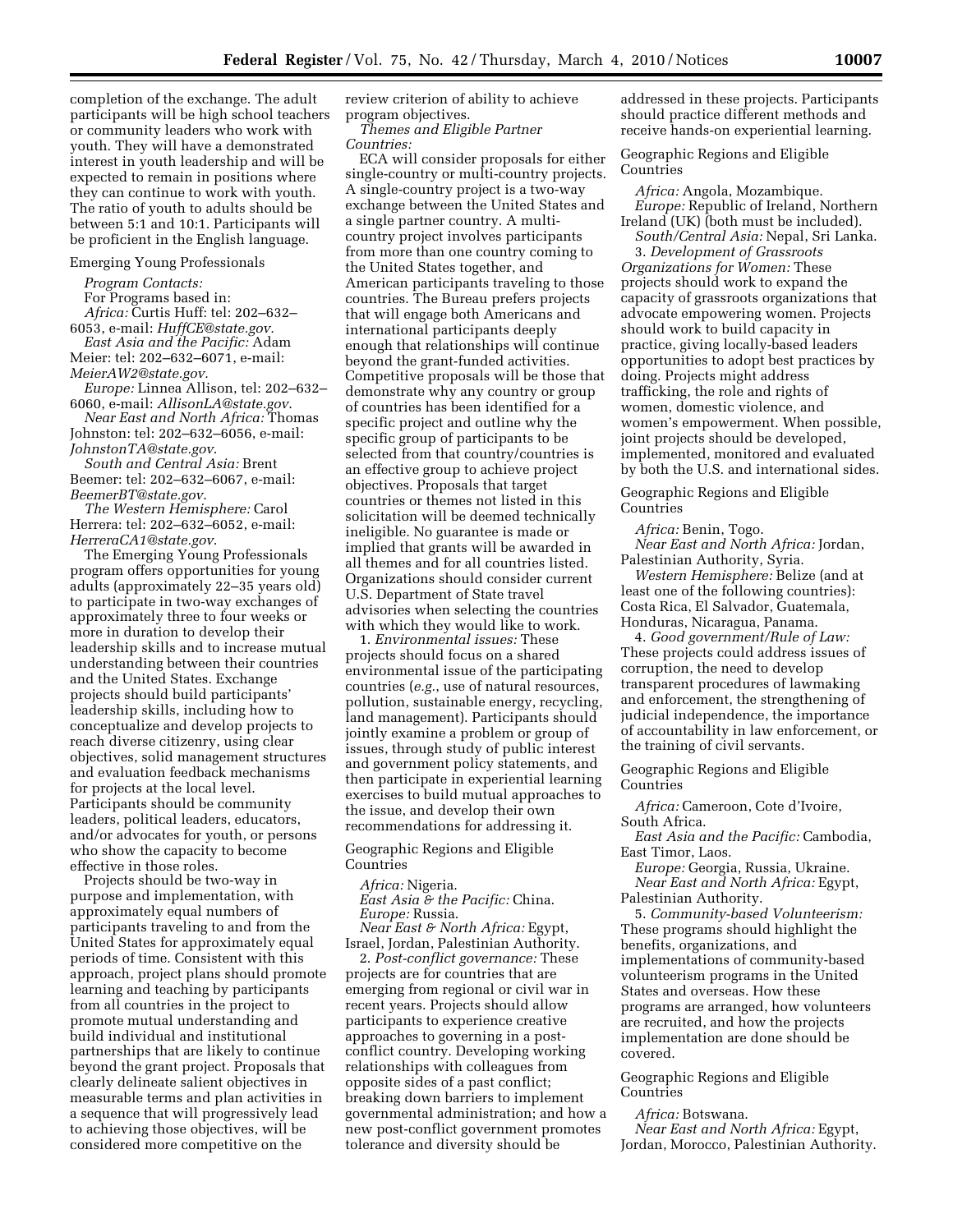*South/Central Asia:* Bangladesh, India, Kyrgyzstan, Tajikistan.

*Western Hemisphere:* Dominican Republic, Haiti (joint projects where applicable).

Proposal narratives must demonstrate the applicant's capacity in the partner country through their own offices or a partner institution to successfully conduct the proposed exchange activities. The requisite capacity overseas includes the ability to organize substantive exchange activities for the American participants, provide followon activities, and handle the logistical and financial arrangements.

# *Emerging Cultural Leaders*

Program Contact: Catherine Staples-Randolph, tel: 202–632–6425, e-mail: *StaplesCD@state.gov*.

The 'Rooted in the Arts' program provides opportunities for U.S. musicians (ages 25–35), authors, creative writers, teachers and students to build long-term sustainable linkages with their counterparts in selected countries. The project should connect economically and socially diverse populations of high school and/or college students and their teachers in the U.S. with comparable populations in the selected countries. The project must include two-way physical exchanges of musicians, authors, and teachers (but not students), each two to four weeks in duration. It must also include social media communications technology, such as Internet-based social networking, online learning communities, or videoconferencing to provide the participants with ongoing opportunities to communicate with their counterparts abroad. It is expected that communication via technology will be a core aspect of the project experience for all participants, and that physical exchanges may be available only to a subset of project participants. Projects must present an opportunity for participants to explore and learn about their own and another country's history and culture through music and/or the literary arts. Activities should include artistic performances, workshops, readings, lecture demonstrations, contextual learning, and on-going technology-based dialogues and virtual exchanges.

The overarching goals are:

1. To articulate identity through artistic expression, gain respect for the identity and artistic expression of another culture;

2. To learn about participants' own and another country's history through their music and/or literary arts;

3. To incorporate cultural awareness and build mutual understanding and respect for other countries;

4. To foster continuing personal and institutional ties between participants and partner countries.

A successful project will equip participating musicians, authors, teachers, and college and/or high school students with an understanding of how music and/or the literary arts open a window into a country's history. For the teachers, it will also provide insight on how music and/or the literary arts can be used as a tool to educate students about their country and their culture. During their exchange experience, participants should engage in a variety of activities such as performances, workshops, readings, community- and/ or learning-based programs, seminars, and other activities designed to achieve the program's stated goals. We encourage exchange projects that require collaborative work across cultures, that include a public presentation, and that involve public schools and colleges in the U.S. and abroad.

Proposal narratives must demonstrate the applicant's capacity in the partner country through their own offices or a partner institution to successfully conduct the proposed exchange activities. The requisite capacity includes the ability to recruit and select participants in both the United States and the partner countries in close consultation with the relevant U.S. Embassies; to organize substantive exchange activities in the participating countries; to handle the logistical and financial arrangements; and to implement follow-on alumni activities in which participants may locally apply what they learned during the exchange.

Cost sharing provided by the grantee organization may be used for presentation costs in the United States and should be noted in the budget.

Proposals must describe a selection process for American and international participants and demonstrate how the participant group represents an underserved community. For example, an under-served community could be economically disadvantaged, geographically isolated or experience low literacy rates. Selected participants should demonstrate a commitment to leadership in their communities. If participants are not fluent in English, proposals should include provision for interpretation as necessary.

Applicants should identify which literary or musical genres will be included in the exchange and demonstrate how each part of the twoway exchange will accomplish the over-

arching goals of this competition. Proposals might focus exclusively on an exchange in one field, such as urban or blues music.

Alternatively, a more communitybased project could include artists from various musical and/or literary arts fields, as a well as a representative of a community arts organization. Literature/ writing projects should be in the creative writing field. All projects must include an examination of cultural diversity, history and the arts as a means of educational outreach and civic engagement.

# *Proposed Partner Countries*

ECA will accept proposals for either single-country or multi-country projects. We can only accept proposals for projects with the countries listed below. A single-country project is a two-way exchange between the United States and a single partner country. With a multicountry project, participants from the partner countries should travel to the United States together; the American participants' exchange travel may be to just one or to all of the partner countries, depending on the applicant organization's program design and objectives. Applicants should present a rationale for their approach. No guarantee is made or implied that grants will be awarded in all themes and for all countries listed. Organizations should consider current U.S. Department of State travel advisories when selecting the countries with which they would like to work.

## Eligible Countries

South Africa, Indonesia, Syria, Mexico, India.

Applicants should propose the period of the two exchange components and explain how together the exchange in each direction will accomplish project objectives. The exact timing of the project may be altered through the mutual agreement of the Department of State and the grant recipient. Each exchange component should be no less than two weeks and up to four weeks in duration. Program development should begin in late summer/early fall 2010. Applicants must include letters of support in their proposals.

### **II. Award Information**

*Type of Award:* Grant Agreement. *Fiscal Year Funds:* FY–2010. *Approximate Total Funding:*  \$4,000,000.

*Approximate Number of Awards:* 12– 15.

*Approximate Average Award:*  \$350,000.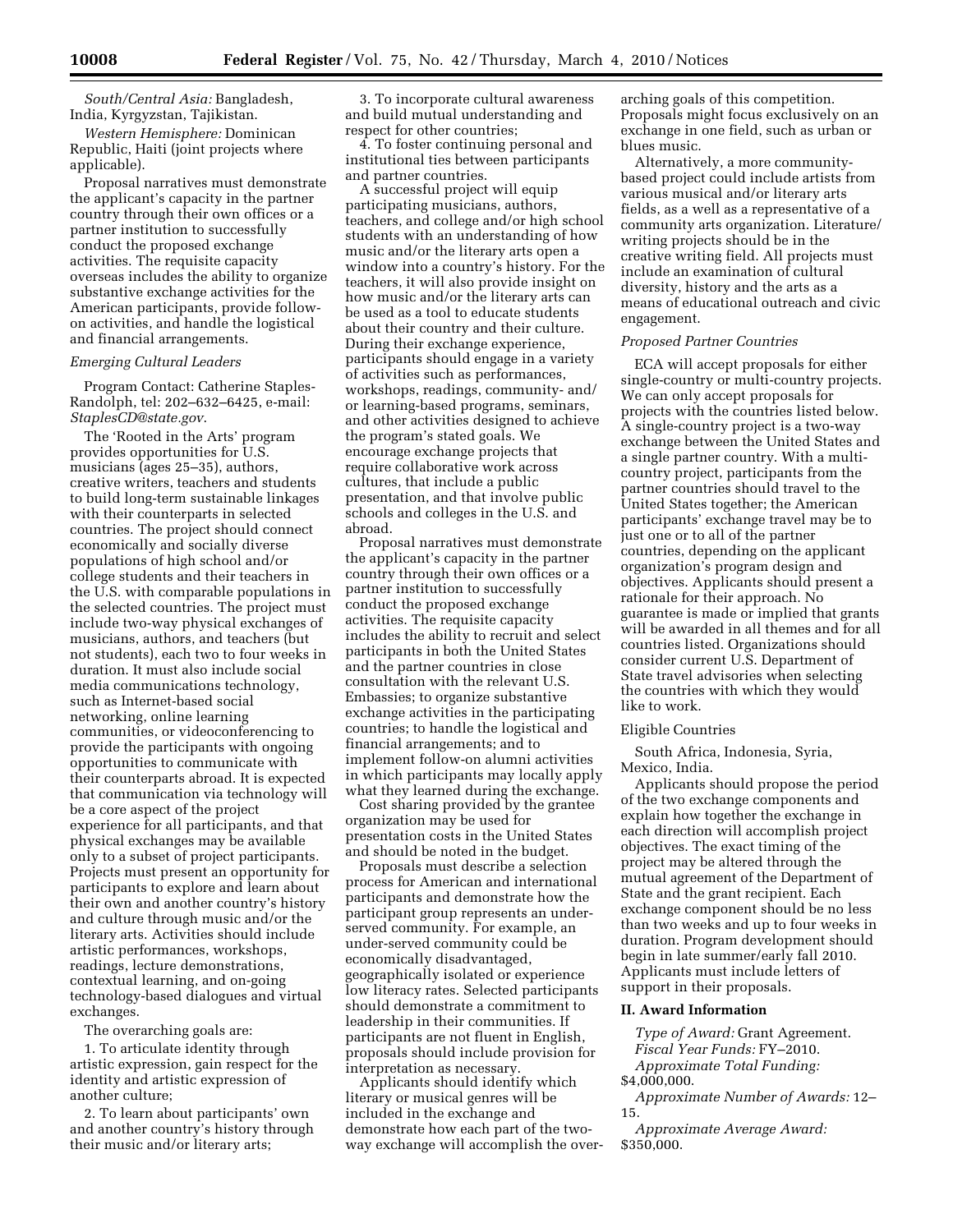*Ceiling of Award Range:* Up to \$500,000 for each award.

*Anticipated Award Date:* August 2010.

*Anticipated Project Completion Date:*  August 2012.

*Additional Information:* As stipulated in the legislation, this is a competitive one-time grants program.

#### **III. Eligibility Information**

*III.1. Eligible applicants:* Applications must be submitted by public and private non-profit organizations meeting the provisions described in Internal Revenue Code section 26 USC 501(c)(3).

Organizations listed in the House Report 111–187 and the Senate Report 111–44 under ''Educational and Cultural Exchange Programs'' are encouraged to apply.

Per Senate Report 111–44, ''The Committee notes that an exchange program that received a one-time grant in a previous year is ineligible for additional one-time funding, but the Committee encourages the Department to consider new proposals from previously funded grantees within discretionary funding if they meet appropriate guidelines.'' Please see section III.3. Other Eligibility Requirements, below.

*III.2. Cost Sharing or Matching Funds:*  There is no minimum or maximum percentage required for this competition. However, the Bureau encourages applicants to provide the highest possible levels of cost sharing and funding in support of its projects, noting that cost sharing is one of the criteria for reviewing proposals.

When cost sharing is offered, it is understood and agreed that the applicant must provide the amount of cost sharing as stipulated in its proposal and later included in an approved grant agreement. Cost sharing may be in the form of allowable direct or indirect costs. For accountability, written records must be maintained to support all costs which are claimed as contributions, as well as costs to be paid by the Federal government. Such records are subject to audit. The basis for determining the value of cash and in-kind contributions must be in accordance with OMB Circular A–110, (Revised), Subpart C.23—Cost Sharing and Matching. In the event that the minimum amount of cost sharing is not provided as stipulated in the approved budget, ECA's contribution will be reduced in like proportion.

*III.3. Other Eligibility Requirements:*  (a.) Grants awarded to eligible organizations with less than four years of experience in conducting international exchange programs will be limited to \$60,000. Therefore, applicants should explain, with examples, their experience in conducting international exchanges, and, if that experience is less than four years, should limit their proposed grant budgets to \$60,000.

(b.) Technical Eligibility: All proposals must comply with the following:

- —Eligible applicants may submit only ONE proposal (TOTAL) for ONE of the two competitions referenced in the Executive Summary Section of this document. If multiple proposals are received from the same applicant, all submissions from that applicant will be declared technically ineligible and will be given no further consideration in the review process. In addition, applicants under this competition: ECA/PE/C–10–One-time-Comp. B) may only apply to administer one of the listed activities (total).
- —Proposals requesting funding for infrastructure development activities, sometimes referred to as ''bricks and mortar support,'' are NOT eligible for consideration under this competition and will be declared technically ineligible and will receive no further consideration in the review process.
- —No funding is available exclusively to send U.S. citizens to conferences or conference-type seminars overseas; nor is funding available for bringing foreign nationals to conferences or to routine professional association meetings in the United States.
- —An exchange program/activity that was funded under one-time grant competitions in previous years, (FY– 2008 Competitive One-time Grants Program—Reference numbers: ECA/ A–08–One-time-Comp. A or ECA/PE/ C–08–One-time-Comp. B; or the FY– 2009 Competitive One-time Grants Program—Reference numbers: ECA/ A–09–One-time-Comp. A or ECA/PE/ C–09 One-time-Comp. B) is ineligible for additional one-time funding under this competition. However, ''previously funded grantees'' under previous one–time competitions, referenced above, may submit proposals under this competition, if the proposal is for a new exchange program. Applications submitted by prior–year one-time grant recipients must include in their proposal narrative/submission a narrative description of the specific elements that make their submission under the FY–2010 one-time competition a new exchange program, rather than a repetition, or extension to what was funded by ECA under a prior year

award. Elements that would contribute to the program's being considered ''new'' for the purposes of this competition would include: new overseas partner institution(s), a new country and/or world region of activity, a substantially different thematic topic, a new participant profile. Final determination of a proposal's eligibility as a "new" activity will be made by the Bureau of Educational and Cultural Affairs. If the application does not include a narrative explaining how the project qualifies as ''new,'' it will be declared technically ineligible and will receive no further consideration in the review process.

Please refer to the Proposal Submission Instructions (PSI) document for additional requirements.

# **IV. Application and Submission Information**

**Note:** Please read the complete announcement before sending inquiries or submitting proposals. Once the RFGP deadline has passed, Bureau staff may not discuss this competition with applicants until the proposal review process has been completed.

*IV.1. Contact Information To Request an Application Package:* 

Please contact David Gustafson, Office of Citizen Exchanges ECA/PE/C, SA–5, Third Floor, U.S. Department of State, 2200 C Street, NW., Washington, DC 20522–0504, (202) 632–6083, fax: (202) 632–9355, *GustafsonDP@state.gov* to request a Solicitation Package. Please refer to Funding Opportunity Number ECA/PE/C–10–One-time-Comp.B also located at the top of this announcement when making your request.

The Solicitation Package contains the Proposal Submission Instructions (PSI) document which consists of required application forms, and standard guidelines for proposal preparation.

Please specify Program Coordinator David Gustafson, and refer to the Funding Opportunity Number ECA/PE/ C–10–One-time-Comp.B located at the top of this announcement on all other inquiries and correspondence.

*IV.2. To Download a Solicitation Package Via Internet:* 

The entire Solicitation Package may be downloaded from the Bureau's Web site at *http://exchanges.state.gov/ education/rfgps/menu.htm.* Please read all information before downloading.

*IV.3. Content and Form of Submission:* Applicants must follow all instructions in the Solicitation Package. The original and seven copies of the application should be sent per the instructions under IV.3e. ''Submission Dates and Times section'' below.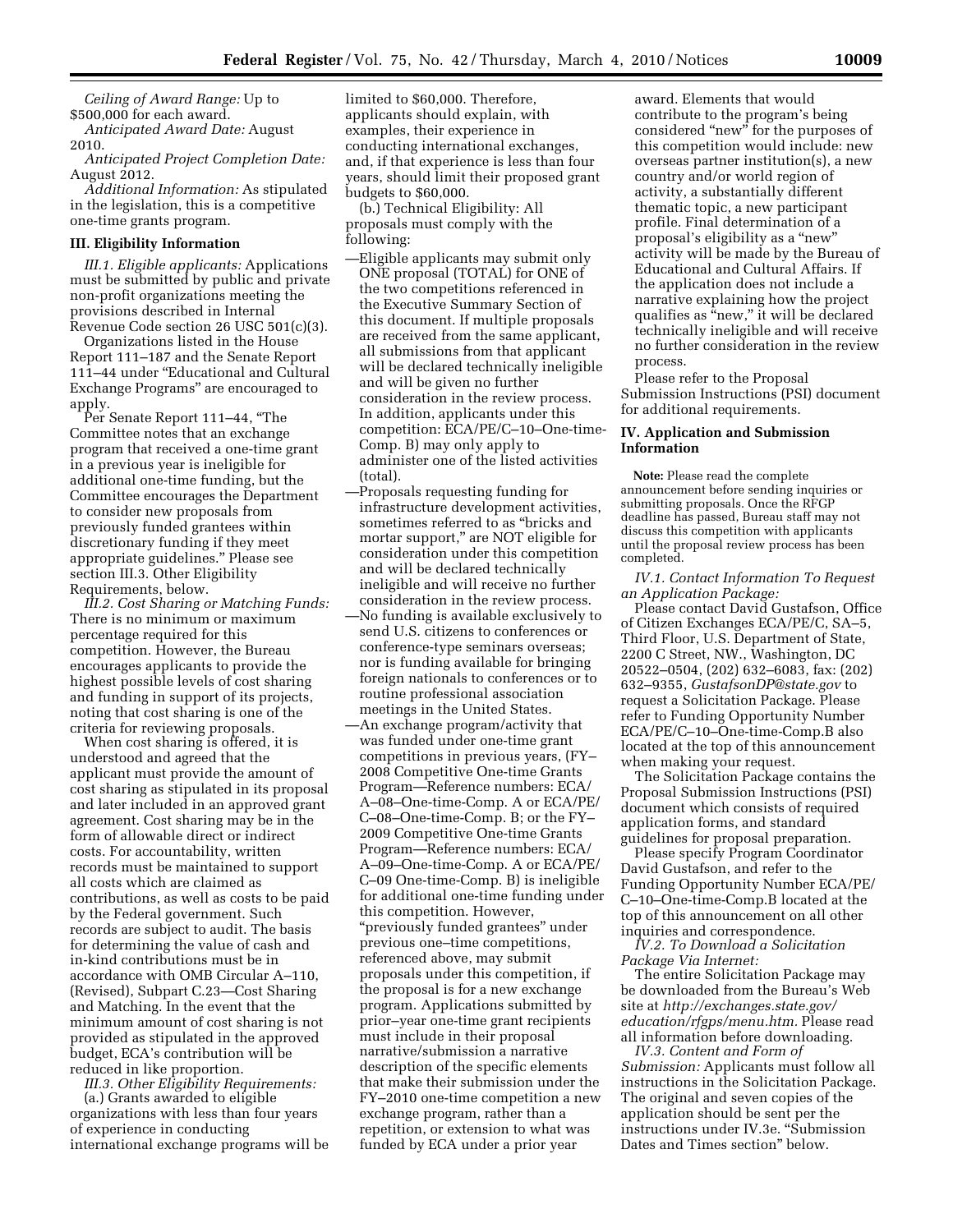*IV.3a.* You are required to have a Dun and Bradstreet Data Universal Numbering System (DUNS) number to apply for a grant or cooperative agreement from the U.S. Government. This number is a nine-digit identification number, which uniquely identifies business entities. Obtaining a DUNS number is easy and there is no charge. To obtain a DUNS number, access *http://* 

*www.dunandbradstreet.com* or call 1– 866–705–5711. Please ensure that your DUNS number is included in the appropriate box of the SF–424 which is part of the formal application package.

*IV.3b.* All proposals must contain an executive summary, proposal narrative and budget. The summary and narrative must be presented in double-spaced typing.

*IV.3c.* You must have nonprofit status with the IRS at the time of application. **Please note:** Effective January 7, 2009, all applicants for ECA federal assistance awards must include in their application the names of directors and/ or senior executives (current officers, trustees, and key employees, regardless of amount of compensation). In fulfilling this requirement, applicants must submit information in one of the following ways:

(1) Those who file Internal Revenue Service Form 990, "Return of Organization Exempt From Income Tax,'' must include a copy of relevant portions of this form.

(2) Those who do not file IRS Form 990 must submit information above in the format of their choice.

In addition to final project reporting requirements, award recipients will also be required to submit a one-page document, derived from their project reports, listing and describing their grant activities. For award recipients, the names of directors and/or senior executives (current officers, trustees, and key employees), as well as the onepage description of grant activities, will be transmitted by the State Department to OMB, along with other information required by the Federal Funding Accountability and Transparency Act (FFATA), and will be made available to the public by the Office of Management and Budget on its USASpending.gov Web site as part of ECA's FFATA reporting requirements.

**Please Note:** If your organization is a private nonprofit which has not received a grant or cooperative agreement from ECA in the past three years, or if your organization received nonprofit status from the IRS within the past four years, you must submit the necessary documentation to verify nonprofit status as directed in the PSI document.

Failure to do so will cause your proposal to be declared technically ineligible.

*IV.3d.* Please take into consideration the following information when preparing your proposal narrative:

# *IV.3d.1. Adherence to All Regulations Governing the J Visa*

The Office of Citizen Exchanges of the Bureau of Educational and Cultural Affairs is the official program sponsor of the exchange program covered by this RFGP, and an employee of the Bureau will be the "Responsible Officer" for the program under the terms of 22 CFR 62, which covers the administration of the Exchange Visitor Program (J visa program). Under the terms of 22 CFR 62, organizations receiving awards (either a grant or cooperative agreement) under this RFGP will be third parties ''cooperating with or assisting the sponsor in the conduct of the sponsor's program.'' The actions of recipient organizations shall be ''imputed to the sponsor in evaluating the sponsor's compliance with'' 22 CFR 62. Therefore, the Bureau expects that any organization receiving an award under this competition will render all assistance necessary to enable the Bureau to fully comply with 22 CFR 62 *et seq.* 

The Bureau of Educational and Cultural Affairs places critically important emphases on the secure and proper administration of Exchange Visitor (J visa) Programs and adherence by recipient organizations and program participants to all regulations governing the J visa program status. Therefore, proposals should explicitly state in writing that the applicant is prepared to assist the Bureau in meeting all requirements governing the administration of Exchange Visitor Programs as set forth in 22 CFR 62. If your organization has experience as a designated Exchange Visitor Program Sponsor, the applicant should discuss their record of compliance with 22 CFR 62 *et seq.,* including the oversight of their Responsible Officers and Alternate Responsible Officers, screening and selection of program participants, provision of pre-arrival information and orientation to participants, monitoring of participants, proper maintenance and security of forms, recordkeeping, reporting and other requirements.

The Office of Citizen Exchanges of ECA will be responsible for issuing DS– 2019 forms to participants in this program.

A copy of the complete regulations governing the administration of Exchange Visitor (J) programs is available at *http://exchanges.state.gov*  or from: Office of Designation, ECA/EC/ D, SA–5, Floor C2, Department of State, Washington, DC 20522–0582.

# *IV.3d.2. Diversity, Freedom and Democracy Guidelines*

Pursuant to the Bureau's authorizing legislation, projects must maintain a non-political character and should be balanced and representative of the diversity of American political, social, and cultural life. "Diversity" should be interpreted in the broadest sense and encompass differences including, but not limited to, ethnicity, race, gender, religion, geographic location, socioeconomic status, and disabilities. Applicants are strongly encouraged to adhere to the advancement of this principle both in project administration and in project content. Please refer to the review criteria under the 'Support for Diversity' section for specific suggestions on incorporating diversity into your proposal. Public Law 104–319 provides that ''in carrying out programs of educational and cultural exchange in countries whose people do not fully enjoy freedom and democracy,'' the Bureau ''shall take appropriate steps to provide opportunities for participation in such programs to human rights and democracy leaders of such countries.'' Public Law 106—113 requires that the governments of the countries described above do not have inappropriate influence in the selection process. Proposals should reflect advancement of these goals in their project contents, to the full extent deemed feasible.

## *IV.3d.3. Program Monitoring and Evaluation*

Proposals must include a plan to monitor and evaluate the project's success, both as the activities unfold and at the end of the program. The Bureau recommends that your proposal include a draft survey questionnaire or other technique plus a description of a methodology to use to link outcomes to original project objectives. The Bureau expects that the recipient organization will track participants or partners and be able to respond to key evaluation questions, including satisfaction with the program, learning as a result of the program, changes in behavior as a result of the program, and effects of the program on institutions (institutions in which participants work or partner institutions). The evaluation plan should include indicators that measure gains in mutual understanding as well as substantive knowledge.

Successful monitoring and evaluation depend heavily on setting clear goals and outcomes at the outset of a program. Your evaluation plan should include a description of your project's objectives,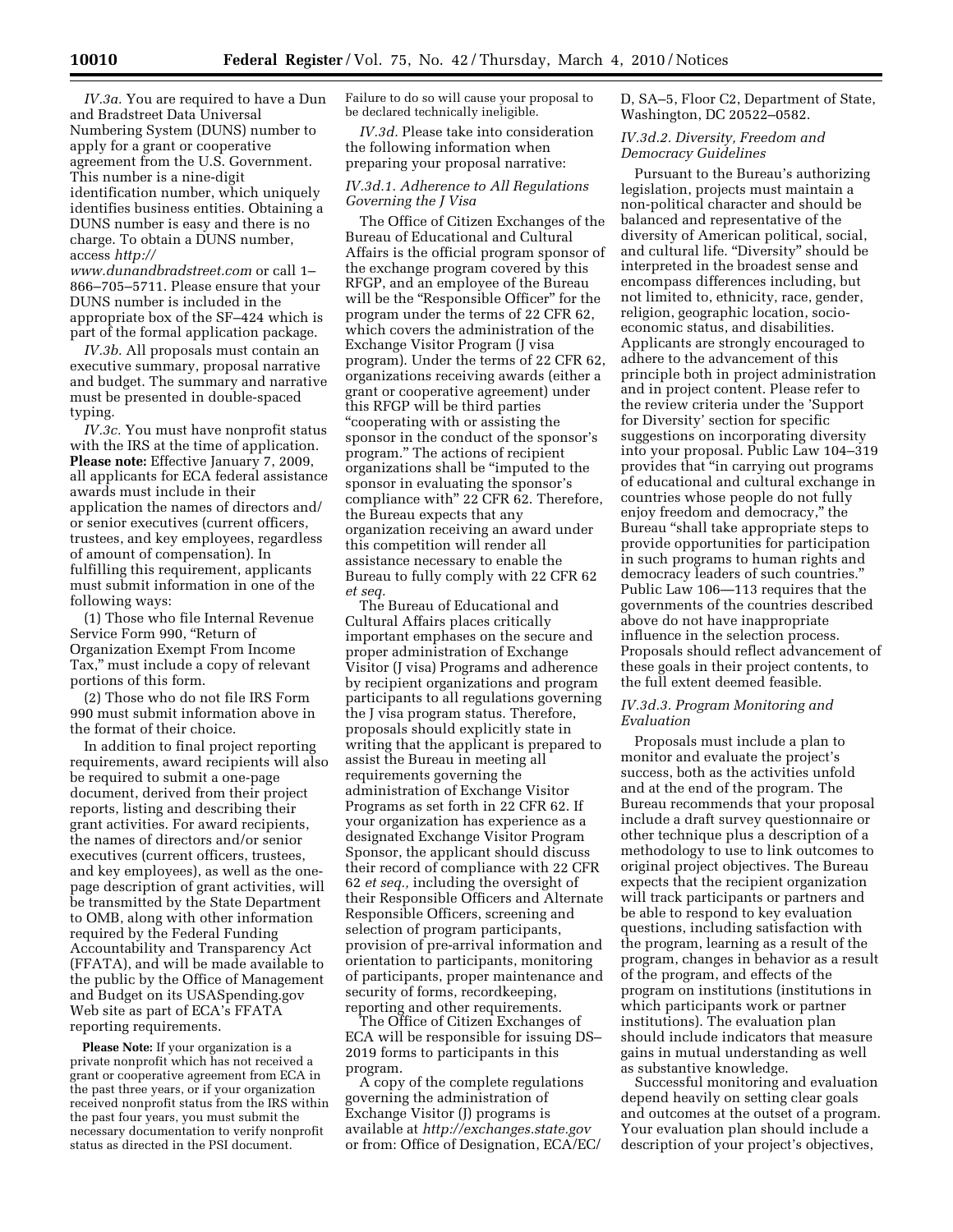your anticipated project outcomes, and how and when you intend to measure these outcomes (performance indicators). The more that outcomes are "smart" (specific, measurable, attainable, results-oriented, and placed in a reasonable time frame), the easier it will be to conduct the evaluation. You should also show how your project objectives link to the goals of the program described in this RFGP.

Your monitoring and evaluation plan should clearly distinguish between program *outputs* and *outcomes. Outputs*  are products and services delivered, often stated as an amount. Output information is important to show the scope or size of project activities, but it cannot substitute for information about progress towards outcomes or the results achieved. Examples of outputs include the number of people trained or the number of seminars conducted. *Outcomes,* in contrast, represent specific results a project is intended to achieve and is usually measured as an extent of change. Findings on outputs and outcomes should both be reported, but the focus should be on outcomes.

We encourage you to assess the following four levels of outcomes, as they relate to the program goals set out in the RFGP (listed here in increasing order of importance):

1. *Participant satisfaction* with the program and exchange experience.

2. *Participant learning,* such as increased knowledge, aptitude, skills, and changed understanding and attitude. Learning includes both substantive (subject-specific) learning and mutual understanding.

3. *Participant behavior,* concrete actions to apply knowledge in work or community; greater participation and responsibility in civic organizations; interpretation and explanation of experiences and new knowledge gained; continued contacts between participants, community members, and others.

4. *Institutional changes,* such as increased collaboration and partnerships, policy reforms, new programming, and organizational improvements.

**Please note:** Consideration should be given to the appropriate timing of data collection for each level of outcome. For example, satisfaction is usually captured as a shortterm outcome, whereas behavior and institutional changes are normally considered longer-term outcomes.

Overall, the quality of your monitoring and evaluation plan will be judged on how well it (1) Specifies intended outcomes; (2) gives clear descriptions of how each outcome will be measured; (3) identifies when

particular outcomes will be measured; and (4) provides a clear description of the data collection strategies for each outcome (*i.e.,* surveys, interviews, or focus groups). (Please note that evaluation plans that deal only with the first level of outcomes [satisfaction] will be deemed less competitive under the present evaluation criteria.)

Recipient organizations will be required to provide reports analyzing their evaluation findings to the Bureau in their regular program reports. All data collected, including survey responses and contact information, must be maintained for a minimum of three years and provided to the Bureau upon request.

*IV.3e.* Please take the following information into consideration when preparing the proposal budget:

*IV.3e.1.* Applicants must submit SF– 424A—''Budget Information—Non-Construction Programs'' along with a comprehensive budget for the entire project. There must be a summary budget as well as breakdowns reflecting both administrative and program budgets. Applicants may provide separate sub-budgets for each project component, phase, location, or activity to provide clarification.

*IV.3e.2.* Allowable costs for the project include the following:

(1) *Travel.* International and domestic airfare; visas; transit costs; ground transportation costs. Please note that all air travel must be in compliance with the Fly America Act. There is no charge for J–1 visas for participants in Bureausponsored programs.

(2) *Per Diem.* For U.S.-based programming, organizations should use the published Federal per diem rates for individual U.S. cities. Domestic per diem rates may be accessed at: *http:// www.gsa.gov/Portal/gsa/ep/contentView .do?contentId=17943&contentType= GSA*\_*BASIC*.

Living costs during foreign-based activities must not exceed USGapproved per diem rates, which can be found at *http://Aoprals.State.Gov/ Content.Asp?Content*\_*Id= 184&Menu*\_*Id=81*.

Please refer to the Solicitation Package for complete budget guidelines and formatting instructions.

*IV.3f. Submission Dates and Times* 

*Application Deadline Date:* April 12, 2010.

*Methods of Submission:* 

Applications may be submitted in one of two ways:

(1.) In hard-copy, via a nationally recognized overnight delivery service (*i.e.,* Federal Express, UPS, or U.S.

Postal Service Express Overnight Mail, *etc.*), or

(2.) Electronically through *http:// www.grants.gov*.

Along with the Project Title, all applicants must enter the competition Reference Number ECA/PE/C–10–Onetime-Comp.B in Box 11 on the SF–424 contained in the mandatory Proposal Submission Instructions (PSI) of the solicitation document.

## *IV.3f.1—Submitting Printed Applications*

Applications must be shipped no later than the above deadline. Delivery services used by applicants must have in-place, centralized shipping identification and tracking systems that may be accessed via the Internet and delivery people who are identifiable by commonly recognized uniforms and delivery vehicles. Proposals shipped on or before the above deadline but received at ECA more than seven days after the deadline will be ineligible for further consideration under this competition. Proposals shipped after the established deadlines are ineligible for consideration under this competition. ECA will *not* notify you upon receipt of application. It is each applicant's responsibility to ensure that each package is marked with a legible tracking number and to monitor/confirm delivery to ECA via the Internet. Delivery of proposal packages *may not*  be made via local courier service or in person for this competition. Faxed documents will not be accepted at any time. Only proposals submitted as stated above will be considered.

**Important note:** When preparing your submission please make sure to include one extra copy of the completed SF–424 form and place it in an envelope addressed to ''ECA/ EX/PM''.

Applicants must also submit the ''Executive Summary'' and ''Proposal Narrative'' and budget sections of the proposal as well as any essential attachments, in Microsoft Word and/or Excel on a CD–ROM. The Bureau will provide these files electronically to the appropriate Public Affairs Sections at the U.S. Embassies for their review.

The original and seven copies of the application should be sent to: U.S. Department of State, Program Management Division, ECA–IIP/EX/PM, Ref.: ECA/PE/C–10–One-time-Comp.B, SA–5, Floor 4, Department of State, 2200 C Street, NW., Washington, DC 20522–0504.

Applicants submitting hard-copy applications must also submit the "Executive Summary" and "Proposal Narrative'' and ''Budget'' sections of the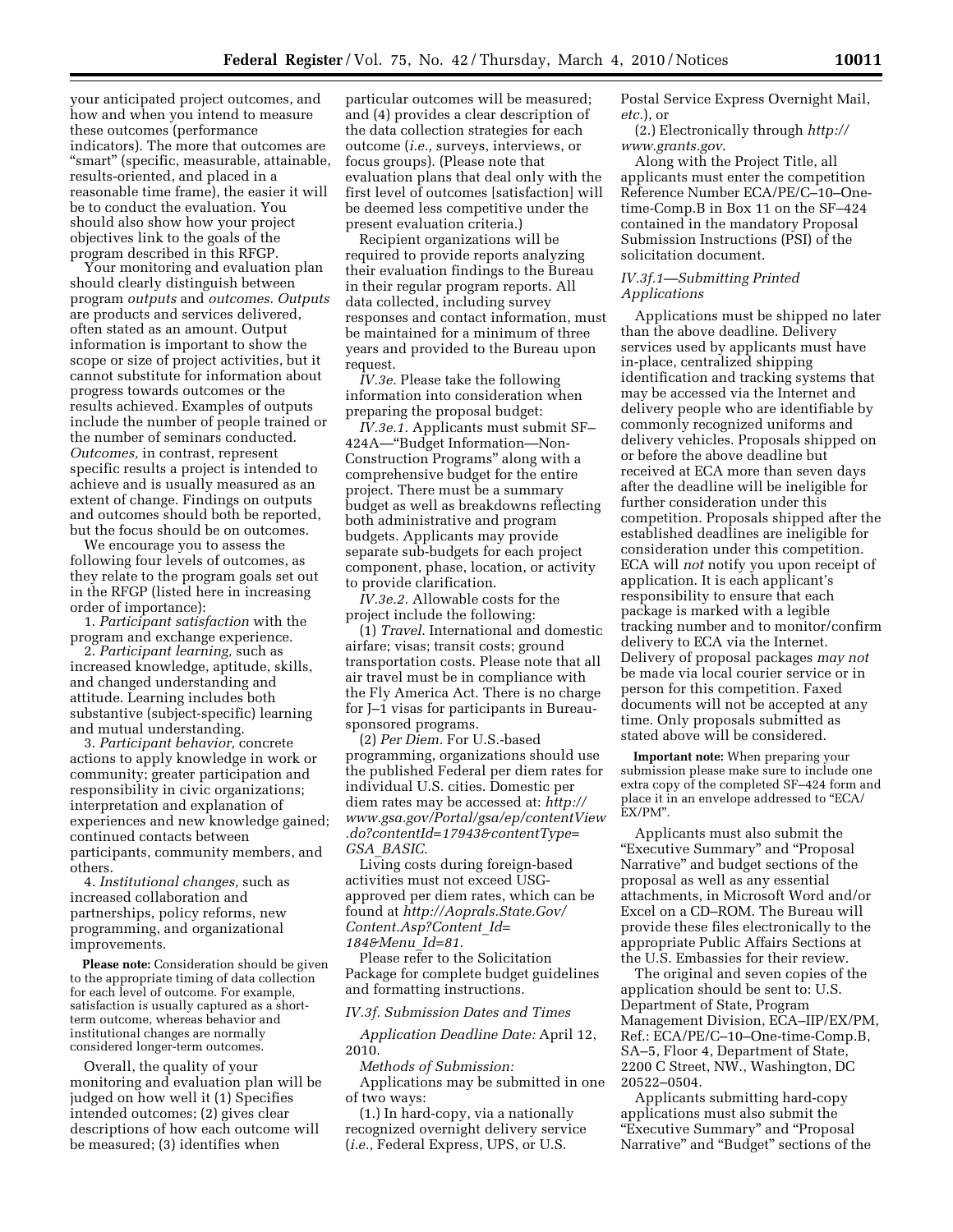proposal in text (.txt) or Microsoft Word format on a PC-formatted disk. The Bureau will provide these files electronically to the appropriate Public Affairs Section(s) at the U.S. embassy(ies) for its(their) review.

# *IV.3f.2—Submitting Electronic Applications*

Applicants have the option of submitting proposals electronically through Grants.gov (*http:// www.grants.gov*). Complete solicitation packages are available at Grants.gov in the "Find" portion of the system.

Please follow the instructions available in the 'Get Started' portion of the site (*http://www.grants.gov/ GetStarted*).

Several of the steps in the Grants.gov registration process could take several weeks. Therefore, applicants should check with appropriate staff within their organizations immediately after reviewing this RFGP to confirm or determine their registration status with Grants.gov.

Once registered, the amount of time it can take to upload an application will vary depending on a variety of factors including the size of the application and the speed of your internet connection. In addition, validation of an electronic submission via Grants.gov can take up to two business days.

Therefore, we strongly recommend that you not wait until the application deadline to begin the submission process through Grants.gov.

The Grants.gov Web site includes extensive information on all phases/ aspects of the Grants.gov process, including a lengthy section on frequently asked questions, located under the ''For Applicants'' section of the Web site. ECA strongly recommends that all potential applicants review thoroughly the Grants.gov Web site, well in advance of submitting a proposal through the Grants.gov system. ECA bears no responsibility for data errors resulting from transmission or conversion processes.

Direct all questions regarding Grants.gov registration and submission to:

Grants.gov Customer Support. Contact Center Phone: 800–518–4726. Business Hours: Monday–Friday, 7 a.m.–9 p.m. Eastern Time.

E-mail: *support@grants.gov.* 

Applicants have until midnight (12 a.m.), Washington, DC time of the closing date to ensure that their entire application has been uploaded to the Grants.gov site. There are no exceptions to the above deadline. Applications uploaded to the site after midnight of the application deadline date will be

automatically rejected by the grants.gov system, and will be technically ineligible.

Please refer to the Grants.gov Web site, for definitions of various "application statuses" and the difference between a submission receipt and a submission validation. Applicants will receive a validation e-mail from grants.gov upon the successful submission of an application. Again, validation of an electronic submission via Grants.gov can take up to two business days. Therefore, we strongly recommend that you not wait until the application deadline to begin the submission process through Grants.gov. ECA will *not* notify you upon receipt of electronic applications.

It is the responsibility of all applicants submitting proposals via the Grants.gov Web portal to ensure that proposals have been received by Grants.gov in their entirety, and ECA bears no responsibility for data errors resulting from transmission or conversion processes.

*IV.3g. Intergovernmental Review of Applications:* Executive Order 12372 does not apply to this program.

# **V. Application Review Information**

# *V.1. Review Process*

The Bureau will review all proposals for technical eligibility. Proposals will be deemed ineligible if they do not fully adhere to the guidelines stated herein and in the Solicitation Package. All eligible proposals will be reviewed by the program office, as well as the Public Diplomacy section of the relevant U.S. Embassy overseas, where appropriate. Eligible proposals will be subject to compliance with Federal and Bureau regulations and guidelines and forwarded to Bureau grant panels for advisory review. Proposals may also be reviewed by the Office of the Legal Adviser or by other Department elements. Final funding decisions are at the discretion of the Department of State's Assistant Secretary for Educational and Cultural Affairs. Final technical authority for assistance awards (grants) resides with the Bureau's Grants Officer.

#### Review Criteria

Technically eligible applications will be competitively reviewed according to the criteria stated below. These criteria are not rank ordered and all carry equal weight in the proposal evaluation:

1. *Quality of the project idea and project planning:* 

The project's purpose should clearly fit one of the eligible themes described above, and the proposal should clearly

demonstrate how the institution plans to pursue the project's objectives. The proposed project should be creative and well developed, respond to the design outlined in the solicitation, and demonstrate originality. It should be clearly and accurately written, substantive, and with sufficient detail to ensure practical success. The project plan should adhere to the program overview and guidelines described above. Please note: Proposals submitted by prior-year one-time grant recipients must include in their proposal submission a description of the specific elements that make this submission a new exchange program rather than a repetition or extension of what was funded by ECA under a prior-year award.

2. *Ability to achieve project objectives:*  Objectives should be reasonable, feasible, and relevant to the proposed theme. Proposals should clearly plan activities in a sequence that will progressively lead to achieving those objectives.

3. *Support of diversity:* The proposal should acknowledge ECA's policy on diversity and should demonstrate the recipient's commitment to promoting the awareness and understanding of diversity in participant selection and exchange project design and content.

4. *Institutional capacity and track record:* Proposed personnel and institutional resources should be adequate and appropriate to achieve the project goals. The proposal should demonstrate an institutional record, including solid programming and responsible fiscal management. The Bureau will consider past performance, including compliance with all reporting requirements for past Bureau grants.

5. *Project evaluation:* The proposal should include a plan to evaluate the project's success, both as the activities unfold and at the end of the program. The proposal should include a draft survey questionnaire or other datacollection technique plus description of a methodology to link outcomes to original project objectives. Please see Section IV.3d.3. of this announcement for more information.

6. *Cost-effectiveness and cost sharing:*  The applicant should demonstrate efficient use of Bureau funds. The overhead and administrative components of the proposal, including salaries and honoraria, should be kept as low as possible. All other items should be necessary and appropriate. The proposal should maximize costsharing through other private sector support as well as institutional direct funding contributions.